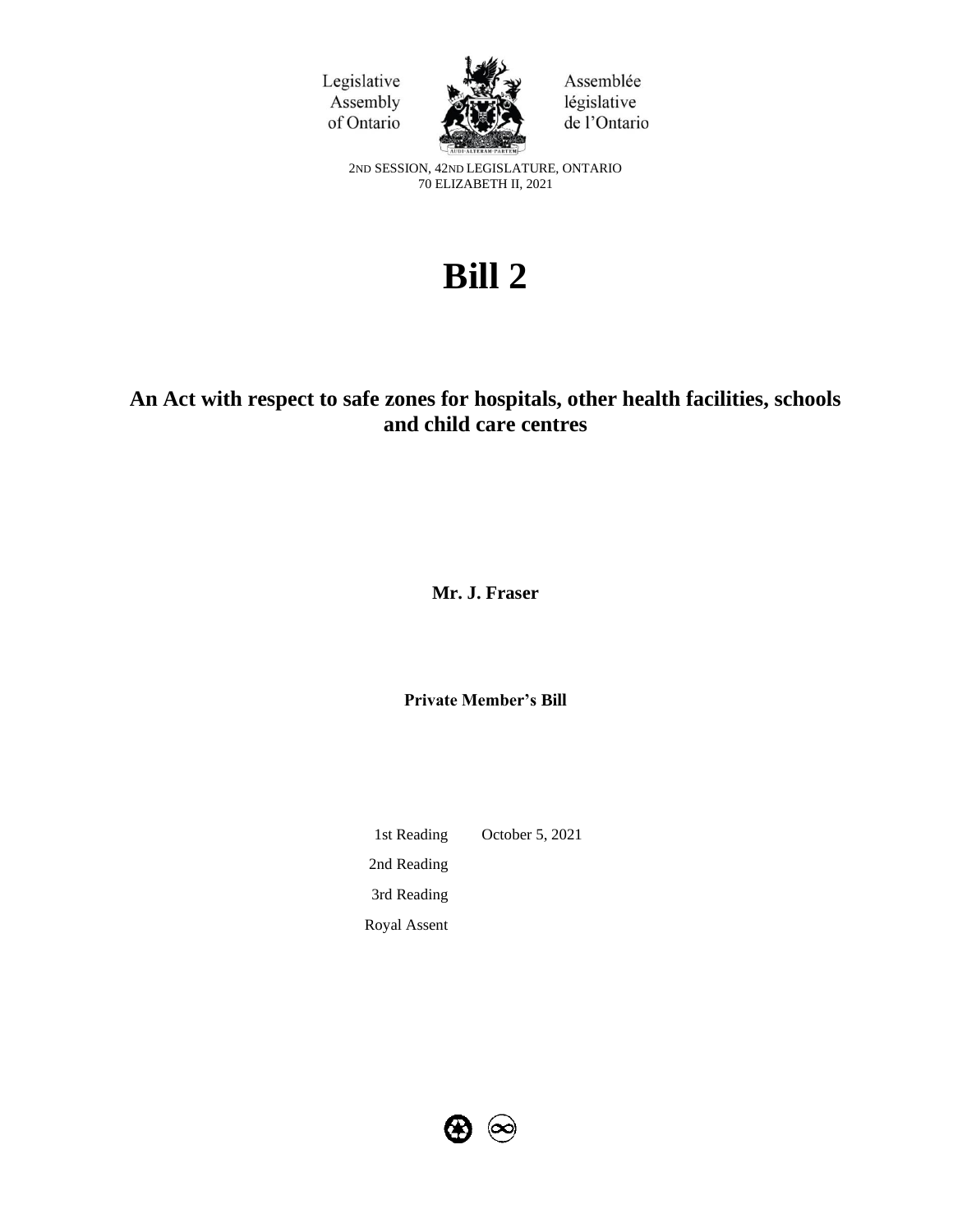#### EXPLANATORY NOTE

The Bill enacts the *Creating Safe Zones around Hospitals, Other Health Facilities, Schools and Child Care Centres Act, 2021*.

The Act creates safe zones around hospitals, other health facilities, schools and child care centres. Protests against COVID-19 vaccinations or against other public health measures, and related actions, are prohibited in these safe zones. The harassment of protected service providers who administer or assist in the administration of COVID-19 vaccines is also prohibited.

A contravention of the provisions described in the preceding paragraph is an offence. In addition, a person who suffers loss as a result of such a contravention has a right of action for damages. Any person may apply to the Superior Court of Justice for an injunction to restrain a person from contravening those provisions.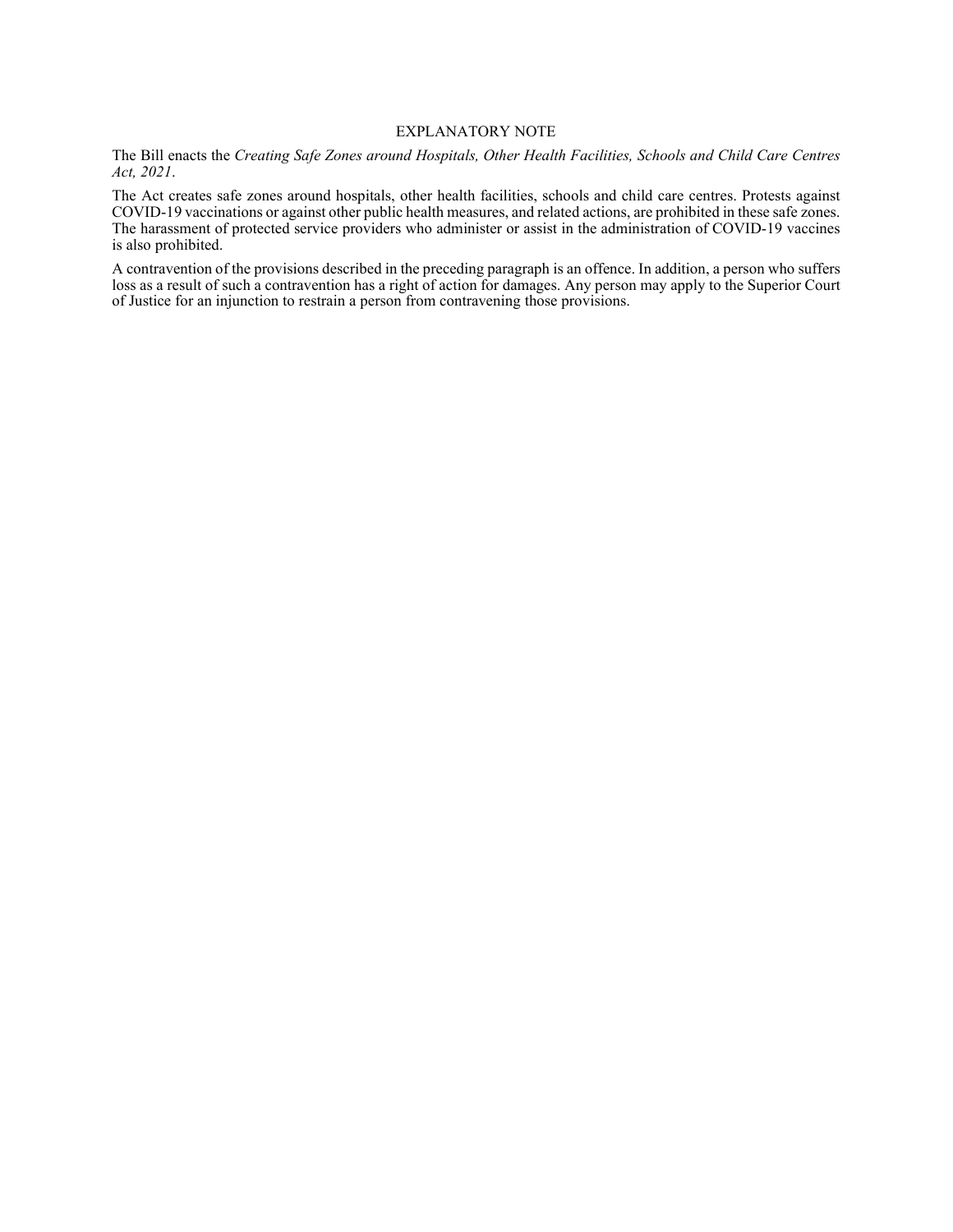**Bill 2 2021**

# **An Act with respect to safe zones for hospitals, other health facilities, schools and child care centres**

Her Majesty, by and with the advice and consent of the Legislative Assembly of the Province of Ontario, enacts as follows:

PURPOSE

#### **Purpose of Act**

**1** The purpose of this Act is to,

- (a) protect access to hospitals, other health facilities, schools and child care centres by restricting the location of protests against COVID-19 vaccinations and against public health measures; and
- (b) ensure the safety, security, health and privacy of persons seeking to access health care or education services and of persons administering, or assisting in the administration of, COVID-19 vaccines.

#### INTERPRETATION

# **Interpretation**

**2** In this Act,

"prescribed" means prescribed by the regulations made under this Act; ("prescrit")

"property", in relation to a protected facility, means,

- (a) property within the meaning of the *Land Titles Act* if that Act applies to the land where the protected facility is located and clause (c) does not apply,
- (b) property within the meaning of the *Registry Act* if that Act applies to the land where the protected facility is located and clause (c) does not apply,
- (c) property within the meaning of the *Condominium Act, 1998* or as prescribed for the purposes of this clause, if that Act governs the land where the protected facility is located as described in clause 2 (3) (a) of that Act, or
- (d) property, as prescribed for the purposes of this clause, if none of clauses (a), (b) or (c) apply; ("unité foncière")

"protected facility" means,

- (a) a place where health care services are provided, including, for greater certainty,
	- (i) a hospital,
	- (ii) a COVID-19 vaccination clinic, regardless of whether the clinic is a temporary or permanent clinic, and
	- (iii) any other health care facility where health care services are provided,
- (b) a school, or private school, within the meaning of subsection 1 (1) of the *Education Act*,
- (c) a child care centre within the meaning of the *Child Care and Early Years Act, 2014*, or
- (d) the office of a person who is a protected service provider within the meaning of clause (b) of the definition of "protected service provider"; ("établissement protégé")

"protected service provider" means,

- (a) a person who works at a protected facility,
- (b) an education worker, or
- (c) a person who provides, or assists in the provision of, health care services and who is,
	- (i) a member of the College of Physicians and Surgeons of Ontario,
	- (ii) a member of the College of Nurses of Ontario,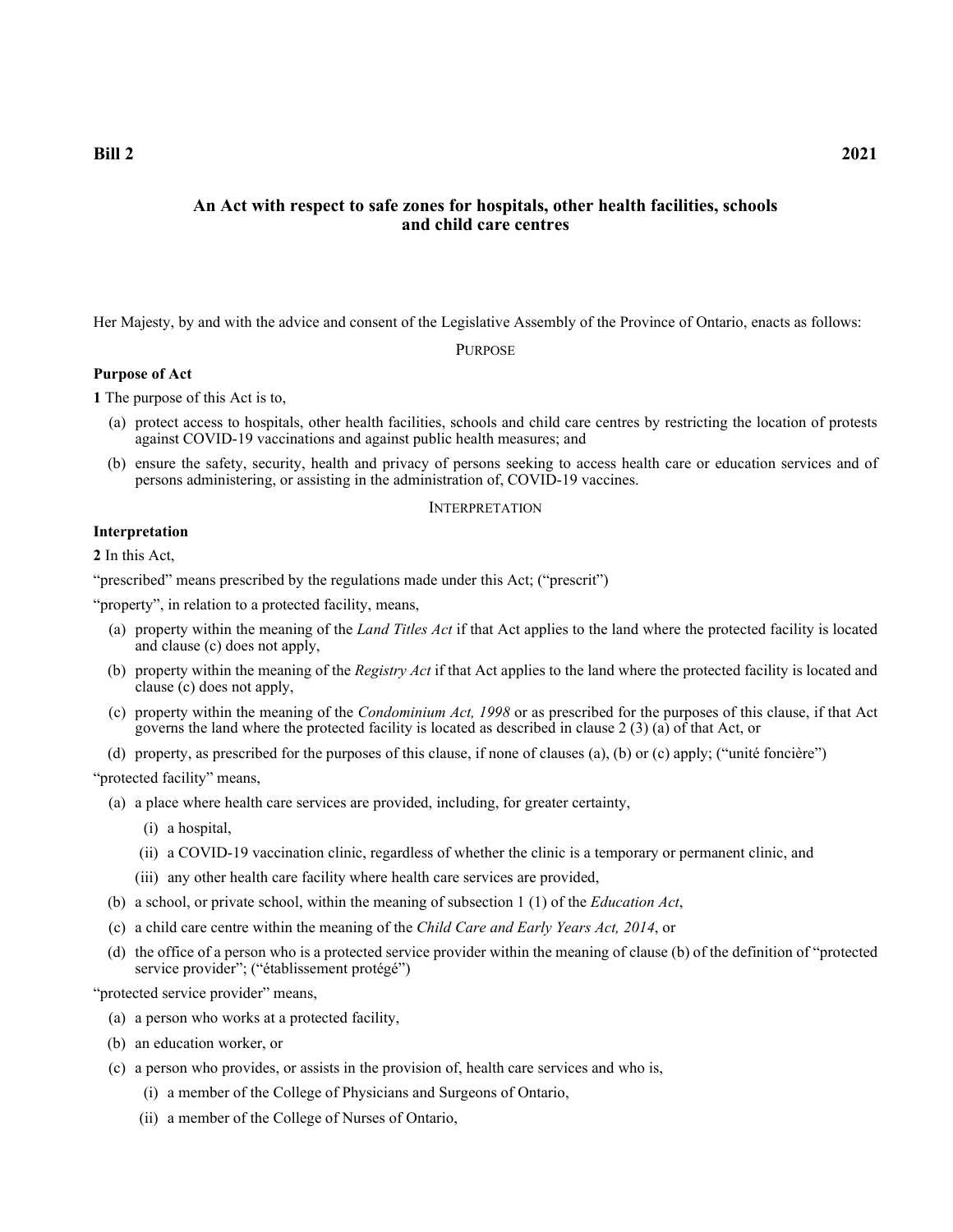- (iii) a member of the Ontario College of Pharmacists who holds a certificate of registration as a pharmacist, or
- (iv) a regulated health professional prescribed for the purpose of this subclause. ("fournisseur de services protégé")

#### **PROHIBITIONS**

#### **Prohibitions in safe zones for protected facilities**

- **3** (1) While in a safe zone for a protected facility described in section 5, no person shall,
	- (a) advise or persuade, or attempt to advise or persuade, a person to refrain from being vaccinated against COVID-19;
	- (b) protest against COVID-19 vaccination or public health measures;
	- (c) perform or attempt to perform an act of disapproval concerning issues related to COVID-19 vaccination requirements or public health measures, by any means, including oral, written or graphic means;
	- (d) persistently request that,
		- (i) a person refrain from being vaccinated against COVID-19, or
		- (ii) a protected service provider refrain from administering, or assisting in the administration of, COVID-19 vaccines;
	- (e) for the purpose of dissuading a person from being vaccinated against COVID-19,
		- (i) continuously or repeatedly observe the protected facility or persons entering or leaving the protected facility,
		- (ii) physically interfere with or attempt to physically interfere with the person,
		- (iii) intimidate or attempt to intimidate the person, or
		- (iv) photograph, film, videotape, sketch or in any other way graphically record the person; or
	- (f) for the purpose of dissuading a protected service provider from administering, or assisting in the administration of, COVID-19 vaccines,
		- (i) continuously or repeatedly observe the protected facility or persons entering or leaving the protected facility,
		- (ii) physically interfere with or attempt to physically interfere with the provider,
		- (iii) intimidate or attempt to intimidate the provider, or
		- (iv) photograph, film, videotape, sketch or in any other way graphically record the provider.

#### **Exception**

(2) Clauses  $(1)$  (a),  $(b)$ ,  $(c)$  and  $(d)$  do not apply,

- (a) to anything done in the course of the person's work at the protected facility; or
- (b) to anything occurring between a person accessing, or attempting to access, health care services and someone who is accompanying the person with the person's consent.

#### **Harassment of providers**

**4** (1) No person shall, for the purpose of dissuading a protected service provider from administering, or assisting in the administration of, COVID-19 vaccines,

- (a) repeatedly approach, accompany or follow the provider or a person known to the provider;
- (b) continuously or repeatedly observe the provider;
- (c) persistently request that the provider refrain from administering, or assisting in the administration of, COVID-19 vaccines; or
- (d) engage in threatening conduct directed at the provider or a person known to the provider.

#### **Same**

(2) No person shall repeatedly communicate by telephone, fax or electronic means with a protected service provider or a person known to the provider, for the purpose of dissuading the provider from continuing to administer, or assist in the administration of, COVID-19 vaccines, after the person being communicated with has requested that such communications cease.

## SAFE ZONES

### **Safe zones for protected facilities**

**5** (1) A safe zone is established for each protected facility consisting of the property on which the protected facility is located and the area within 150 metres from the boundaries of the property.